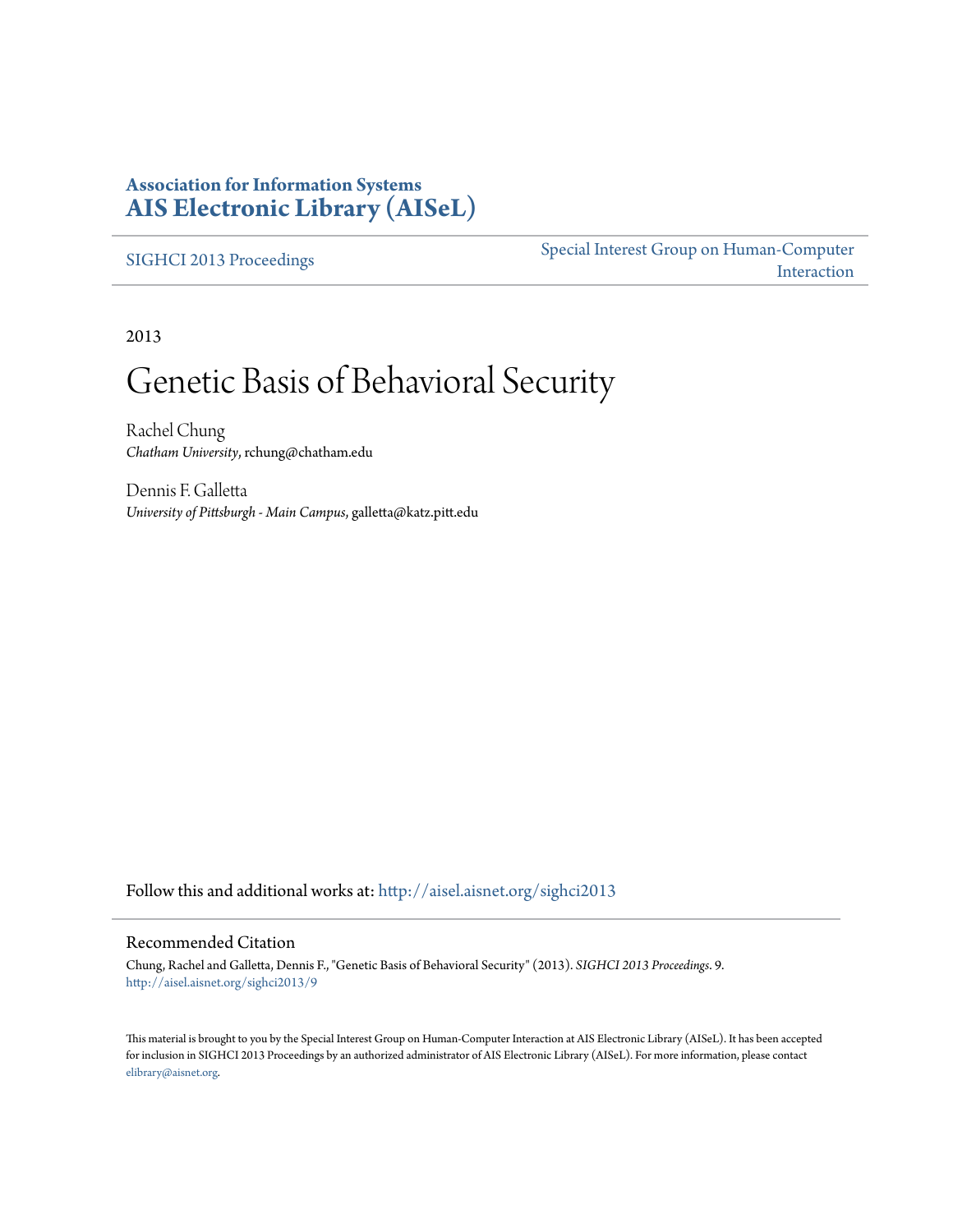## **Genetic Basis of Behavioral Security**

### **Ting-ting (Rachel) Chung** Chatham University rchung@chatham.edu

#### **ABSTRACT**

Behavioral genetics offers numerous opportunities to bridge gaps in biological research of IS and to shed light on the nature versus nurture debate. This study seeks to explain persistent weaknesses in behavioral security from a genetic perspective. A synthesis of current literatures on cognitive neuroscience, decision making, and fraud victimization suggests a genetic basis for user susceptibility to security risks such as phishing scams. Using the classic twin design, this study reports estimated heritability of behavioral security to be at least 29.15% by comparing concordance between 144 pairs of monozygotic (MZ) twins and that between 52 pairs of same-sex dyzygotic (DZ) twins. Zygosity of the twin pairs serves as the primary independent variable in the behavioral genetics analysis, while performance on a behavioral security test serves as the dependent measure. Implications of the study results are discussed with respect to IS research as well as managerial practices.

#### **Keywords**

 $\overline{a}$ 

Behavioral genetics, Phishing, Security, Human factors, Human-computer interaction.

#### **INTRODUCTION**

Vulnerabilities in cybersecurity are present in both personal realms and business settings. For example, employees at the grocery chain SuperValu received a fraudulent message notifying them about new (bogus) account numbers for wire transfers to two vendors, Frito-Lay and American Greetings. The employees complied and sent  $$10$  $$10$  $$10$  million to the fraudulent accounts<sup>1</sup>. Such cybersecurity issues, having a behavioral source, are of obvious concern to many businesses.

Researchers have concentrated on two major aspects of security. The first area of study involves the technology, which includes tools for encryption, identity assurance, and threat discovery and elimination. However, as the SuperValu case illustrates, an important second area is behavioral security, which examines two groups of people involved in the threats: the perpetrators and the victims. Studies of perpetrators attempt to predict the likelihood of unleashing a threat, identifying their identity, and dissuading attacks by threatening likely and severe

## **Dennis Galletta** University of Pittsburgh galletta@katz.pitt.edu

punishment. Studies of victims, however, investigate what kinds of attacks are most persuasive (e.g., Dhamija et al. 2006), who might fall for these attacks (e.g., Jagatic et al., 2007; Galletta, et al., 2011), and how people might be better armed against them (e.g., (Kirlappos and Sasse, 2012).

Methods to arm people against attacks often include education or training. However, the effectiveness of these methods has been rather disappointing so far. For example, Weirich (2006) found no significant differences between two groups in their responses to a survey questionnaire five months after a warning flyer manipulation was administered, thus concluding that fear appeals are ineffective for behavioral security in an organizational setting. Herley (2009) demonstrated that the estimated costs of learning to create strong passwords and to understand URLs outweigh the actual benefits. User education might lack potency because of user misconceptions about security. Those misconceptions might reflect deep-rooted decision-making heuristics and biases, such as trust halo effect or anchoring effect, rather than simple lack of knowledge (Kirlappos and Sasse, 2012).

Individual differences in security behavior are striking. In many fields, especially psychology and medicine, when individual differences become problematic, research studies often attempt to assess the extent to which nature (biology: i.e., genetics) is more important than nurture (environment: i.e., training or education) to understand and predict those differences. In most cases, both nature and nurture play important roles in shaping a complex behavior. However, in the case of behavioral security, the extent of nature's influence, compared to that of nurture, is largely unknown in the literature.

The study reported here was designed on the premise that a better understanding of the roles of nature versus nurture in shaping behavioral security would help improve our efforts. Novel studies in areas such as NeuroIS (e.g., Dimoka et al., 2011), to physiological studies (e.g., Haney et al., 2007), and to the four drives of human nature (Abraham et al., 2009), the hunt for biological artifacts underlying cognitive processes is evidenced by a growing theoretical and empirical literature (Kock, 2004, Kock, 2009, Pirolli and Card, 1999). However, these approaches do not tell the entire story; other approaches can both broaden and deepen our understanding of the problem.

<span id="page-1-0"></span><sup>&</sup>lt;sup>1</sup> For details, please visit http://tinyurl.com/lds35bj

*Proceedings of the Twelfth Annual Workshop on HCI Research in MIS, Milan, Italy December 15, 2013*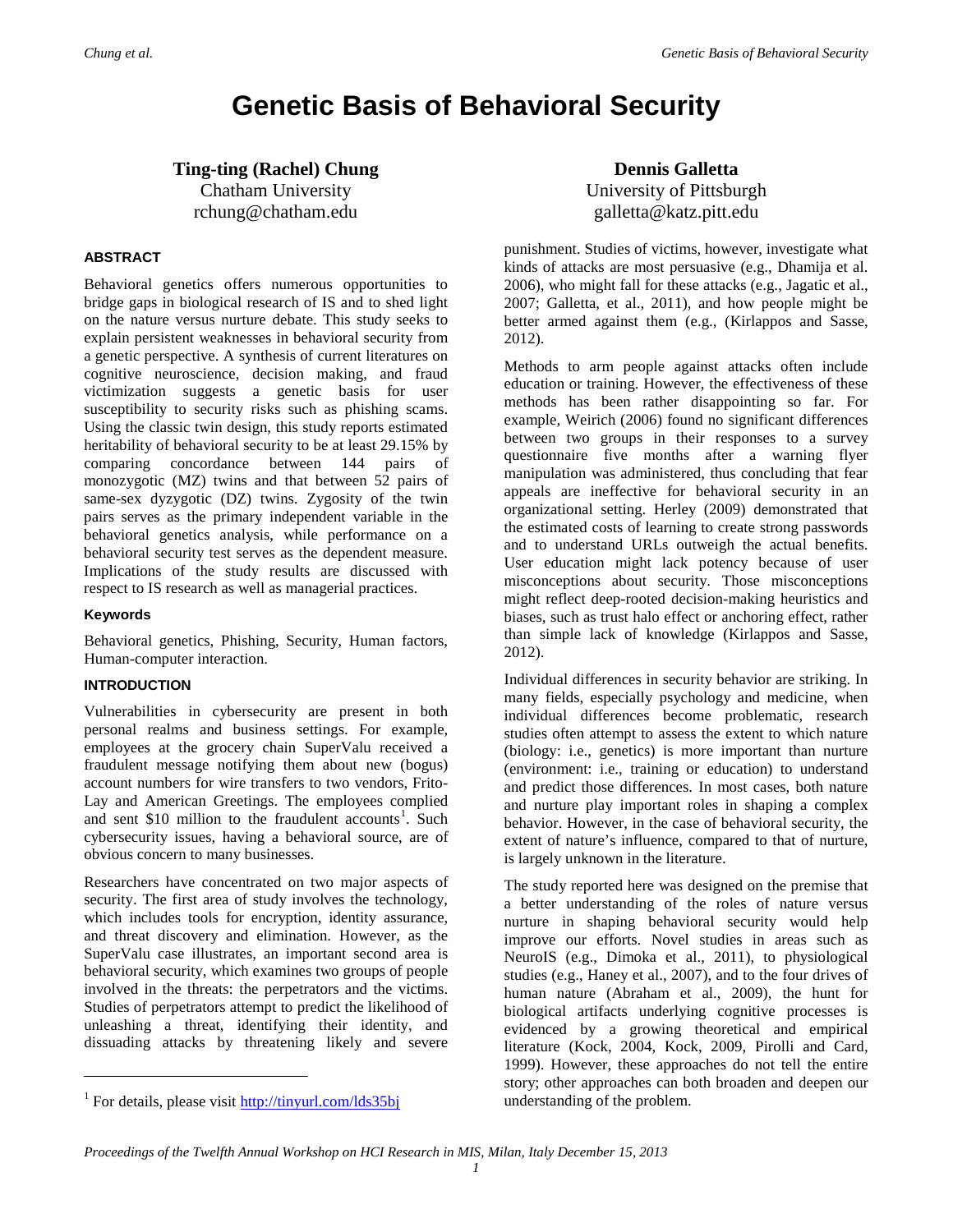Taking the novel physiological evidence and evolutionary psychology approaches can provide estimates for the population, rather than explanations for individual differences. Although understanding the population in general is important, this strategy provides little insight into those aforementioned factors that lead to differences in individual behaviors in the modern business environment. To estimate the potential impact of interventions such as training or fear appeals, it is important to understand the causes of those individual differences in the extent to which individuals have adopted desirable measures, have avoided risks, and have sensed or failed to sense an imminent risk.

Our specific research questions therefore are: To what extent is security behavior malleable by environmental forces (e.g., interventions), versus genetic makeup? Why are some individuals easier prey for cybercrime than others? How much can training be expected to help?

#### **THE CASE OF BEHAVIORAL SECURITY**

The twin design, a classic behavioral genetics research method, can be applied to understand the role of nature versus nurture in the IS user's propensity to engage in secure behavior. Recent studies on security behavior, such as diligence in backing up data files (Boss and Galletta, 2008) and resistance to impulsive clicking on phishing messages (e.g., Galletta et al., 2011) reveal that, even after years of publicizing the need for making backups and avoiding clicking on phishing messages, users often fail to heed those warnings. Many users fail to make backups even after indicating an intention to do so. Many users also continue to click through to websites that are likely to be hostile, even when they have generic subject headers and generic text, and even if they are from strangers and have numeric URL links to content. Furthermore, some users believe outrageous claims of winnings, commissions for transferring large sums of money, or inheritances from unknown decedents. There might be a genetic explanation that can be found using a twin study.

Common across twin studies in business research is the finding that genetic determinants explain a significant portion of individual differences in prudence (Simonson and Sela, 2011), risk taking (Cesarini et al., 2010) and cooperative behavior (Cesarini et al., 2008). Moreover, molecular genetics research has identified allelic correlates of personality traits such as novelty seeking (Cloninger et al., 1996). Because these traits may underlie many of the behavioral issues in IS security, we anticipate genes to play a considerable role in explaining why some individuals are more prone to experience security breaches than others.

Preliminary findings from the limited literature on phishing suggest the presence of personality correlates of security behavior. In an experimental study, Galletta et. al. (2011) found that specific personality traits, such as financial risk propensity, distrusting stance, and the

ability to focus, predicted the user's propensity to click on a phishing message. Heritability of financial risk propensity, and other financial decision making behaviors, has been estimated to be around .25 (Cesarini et al., 2010). In other words, 25% of individual differences can be attributed to genetic variations. The rest can be attributed to nurture, or variations in the environment where these individuals have developed. Distrusting stance is likely to be a subset of the agreeableness dimension, whereas the ability to focus can be a manifestation of the conscientiousness dimension of the Big-Five Personality theory. As indicated earlier, heritability estimates for personality dimensions are reported to be around 50% in the literature with great consistency (Plomin and Caspi, 1999). These findings give strong reason to suspect that individual differences in IS users' propensity to engage in secure behavior can be at least partially due to genetic differences.

Studies of fraud victimization, information security, and behavioral genetics allude to potential genetic bases for behavioral security for two theoretical reasons: Risk taking and decision biases. Training has also been studied.

Risk taking studies have found genetic influences on prudence (Simonson and Sela, 2011), risk-taking (Cesarini et al., 2010), novelty-seeking (Cloninger et al., 1996), financial risk propensity (Cesarini et al., 2010), and financial gambling (Dreber et al., 2011).

Decision biases also play a role. Framing, in particular, is one of the decision making biases that correlate with cognitive ability (Stanovich and West, 2008), a highly heritable characteristic (Plomin and Spinath, 2004). The framing effect was recently found to have a genetic basis (Roiser et al., 2009), traced to the Serotonin transporterlinked polymorphic region (5-HTTLPR). Specifically, this genetic variation affects decision making biases driven by contextual cues and uncertainty (Roiser et al., 2009). The amygdala plays a critical role in regulating dopamine levels, which influence decision making and choices (Rogers, 2011). Therefore, these empirical studies suggest that there might be a genetic basis for decision biases that make individuals susceptible to phishing schemes.

Finally, studies have evaluated the effectiveness of training programs to improve the rate of secure behavior. Fear appeals (Boss and Galletta, 2008), anti-phishing educational websites (Sheng et al., 2010), PhishGuru, a specialized training program (Kumaraguru et al., 2009), and Solid training (Kirlappos and Sasse, 2012) have all shown low to moderate impact on secure behavior improvement.

These findings suggest that both nature and nurture could play significant roles in shaping security behavior. By employing the classic twin design of behavioral genetics research, this study will uncover the relative contribution of genetic makeup versus environmental factors to individual differences in security behavior.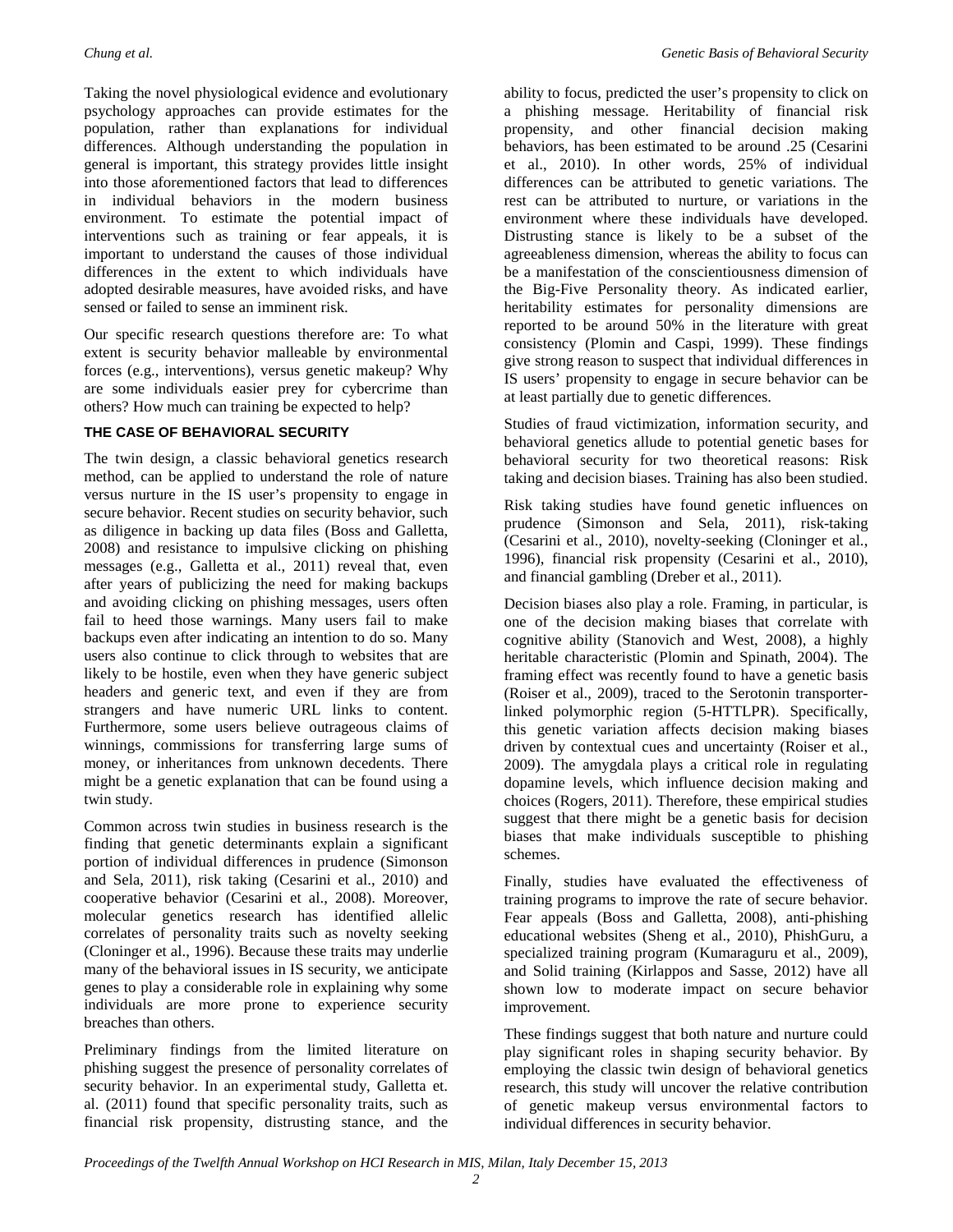#### **RESEARCH METHODOLOGY**

The empirical data collection efforts involved participant enrollment, questionnaire data collection, and a phishing IQ test, described below, at the annual Twins Days festival in Twinsburg, Ohio, the largest annual gathering for twins and other multiples in the world. This annual event routinely attracts more than 2,000 pairs of twins who have opportunities to participate in research studies and social events. Behavioral genetic researchers have frequently collected research data at the festival (e.g., Ashenfelter and Krueger, 1994, Settle et al., 2009, Wise et al., 2007).

#### **Participants**

Four hundred and five individuals participated in this research study. Zygosity data were missing from five pairs of twins, and data from the twin sibling were missing from three participants. The final dataset included a total of 196 pairs of twins, which consisted of 144 pairs of MZ twins, and 52 pairs of same-sex DZ twins, resulting in a sample size of 392 participants. The participants' ages ranged from 18 to 80,  $(\mu=33.5,$ median=27). Fifty-three (13.52%) participants reported having been fraud victims.

One method of ensuring that MZ and DZ twins were drawn from comparable populations is to examine the distributions of relevant demographic measures between the two groups. If there are significant differences between the MZ and DZ twins, we would include the relevant variable in subsequent SEM analysis as a covariate. Summary statistics in Table 1 illustrate that the MZ and DZ twin participants are comparable in terms of age and gender. They are also comparable in terms of Facebook account ownership, and whether they have been fraud victims. Inferential statistics suggest no significant differences along any of these dimensions between the two twin groups. Thus, while the sample size is relatively small, especially for DZ twins, there appears to be no systematic bias in the sample that would compromise the resulting estimates of the SEM analysis.

#### **Measures**

Zygosity (i.e., whether the twins are MZ or DZ) as a dichotomy factor is the primary independent variable and is measured with an answer to the question "Is your twin brother/sister an identical twin? That is, are you monozygotic twins?" (Ashenfelter and Krueger 1994). Self-report measures of zygosity have been shown to correlate nearly perfectly with genetic verification (Wise et al., 2007). Therefore, this self-report item should be sufficient for measuring zygosity for the purpose of this study. Demographic information, such as gender, age, education, occupation, and zip-code, were also collected as control variables.

The primary dependent variable for this study is the participant's performance on eight questions in the behavioral security test discussed below.

#### **Procedure**

Participants answered a questionnaire regarding their fraud victimization experience, Internet technology usage, and personality assessments, as well as the eight-question behavioral security test. Participants were shown e-mail messages or webpages and asked to determine if each of them was legitimate or not. The participants responded to all stimuli on site. After both twins completed the study, a \$10 participation fee was paid to each twin.

#### **RESULTS**

Performance on the behavioral security test is summarized in Table 1. The highest possible score on the test is 8. MZ and DZ twins performed at comparable levels, with no statistically significant difference between the types.

| Table 1. Total Scores (Out of 8) on the Behavioral Security Test |             |             |                               |  |  |  |  |
|------------------------------------------------------------------|-------------|-------------|-------------------------------|--|--|--|--|
|                                                                  | MZ twins    | DZ twins    | <b>Inferential Statistics</b> |  |  |  |  |
|                                                                  | $(N = 284)$ | $(N = 108)$ |                               |  |  |  |  |
| <b>Total Score</b>                                               | 4.72(1.20)  | 4.65(1.10)  | $t(360) = .524$               |  |  |  |  |
| $(range: 0 - 8)$                                                 |             |             | $p = .60$                     |  |  |  |  |

To evaluate the heritability of performance on the behavioral security test, two behavioral genetic analyses were performed. First, consistent with the classic behavioral genetics literature, a simple comparison of intra-class correlation was performed as a first test of the rate of twin concordance in behavior (Alford, Funk, and Hibbing 2005; Settle et al 2009). Our analysis reveals that the intra-class correlation is different for MZ twins (.51) and DZ twins (.32) (see Table 3). As heritability can be estimated as twice the difference between the MD and DZ correlations,  $h^2$  for the behavioral security test performance was estimated to be .38. In other words, genetic variations account for about 38 percent of the variance in behavioral security test results (see Table 2).

| Table 2. Genetic and Environmental Influences on the Behavioral Security<br><b>Test Total Scores, based on Intra-Class Correlations</b> |                            |     |                                                     |                                  |                                      |  |  |  |
|-----------------------------------------------------------------------------------------------------------------------------------------|----------------------------|-----|-----------------------------------------------------|----------------------------------|--------------------------------------|--|--|--|
|                                                                                                                                         | Intra-class<br>Correlation |     | Heritability<br>(h <sup>2</sup> or a <sup>2</sup> ) | Shared<br>Environment<br>$(c^2)$ | Non-shared<br>Environment<br>$(e^2)$ |  |  |  |
| Phenotype                                                                                                                               | MZ.<br>DZ.                 |     | $2*(MZ-DZ)$                                         | $(2*DZ)$ -MZ                     | $1-MZ$                               |  |  |  |
| Total<br>Test<br>Score                                                                                                                  | .51                        | .32 | .38                                                 | .26                              | .46                                  |  |  |  |

The second analysis involved more sophisticated tools that have recently examined the same parameters using covariance-based univariate SEM (e.g., Nicolaou, 2008a; 2008b; Settle, 2009). The maximum likelihood method, as operationalized in the OpenMx library (Boker et al., 2011) of the R statistical package, estimated the relative contributions of genetics (A), shared environment (C), and unshared environment (E) to twin resemblance in behavioral security test performance (Neale and Cardon, 1992, Falconer and MacKay, 1996). This technique allows us to generate parameter estimates for the magnitude of the ACE components separately, along with the size of the errors of these estimates, while at the same time testing and comparing the fit of various models (Neale and Cardon, 1992).

The first step is to test the full ACE model. The genetic effect component A measured in the model serves as a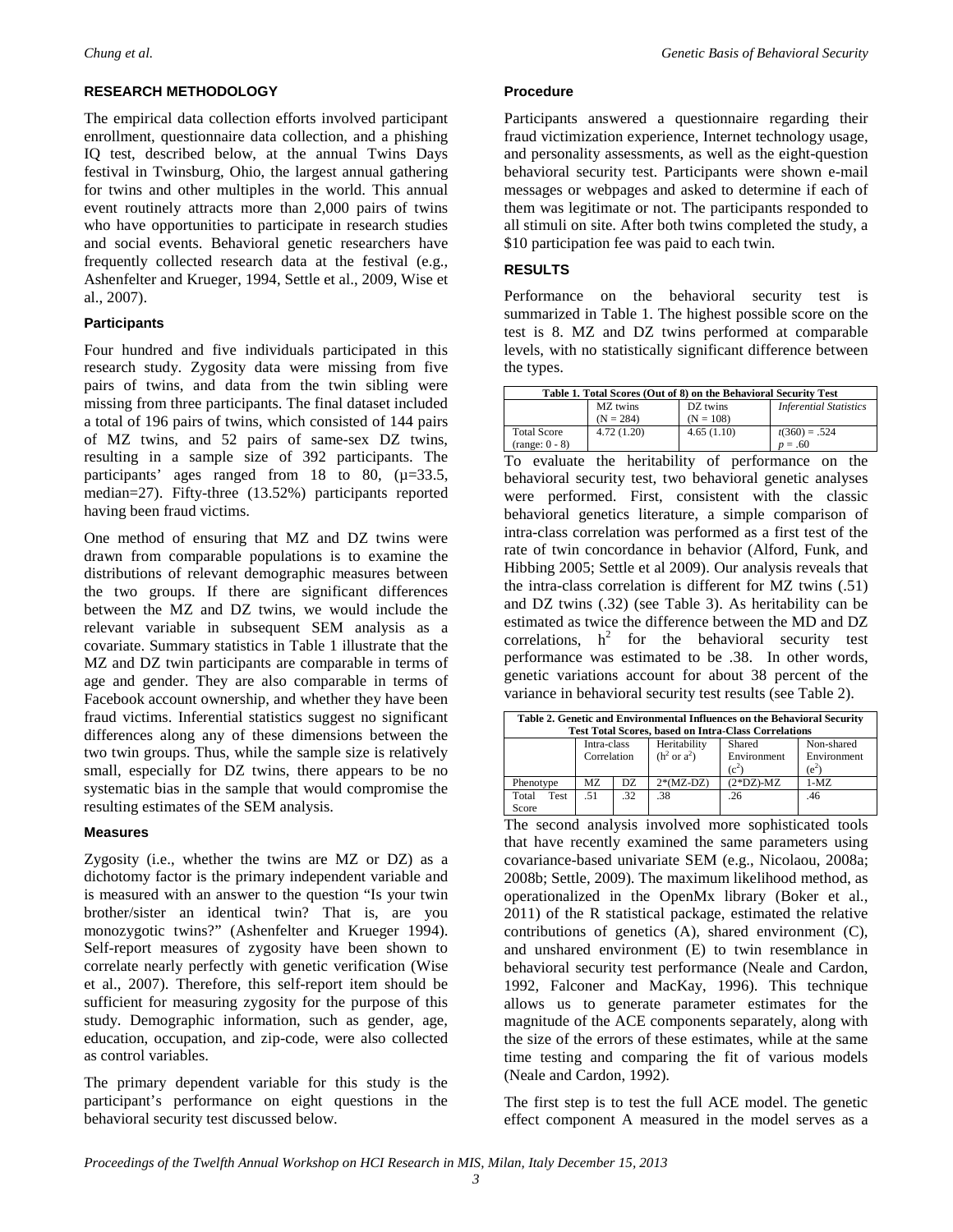primary indicator of the genetic basis of behavioral security. Component A would be one if differences in behavioral security measures are completely determined by genetic variation, and zero if the measures are driven entirely by environmental factors. The fit of the overall ACE model is assessed based on Log Likelihood, and the Akaiki information criterion (AIC) (Akaike, 1987).

Table 3 summarizes results for the full ACE model and two submodels: CE, and AE. The -2 Log Likelihood value and the Akaike information criterion (AIC) (Akaike, 1987) revealed that the best fitting model for explaining individual differences in behavioral security test performance included A, C and E. The two submodels (CE and AE), both lacking the genetic influence component A, are significantly different from the full ACE model. Results indicate that 29.15% of the variance in the dependent measure is explained by genetic differences. 34.96% of the variance can be attributed to shared environments, and 35.89% can be attributed to non-shared environments.

| Table 3. ACE Model Comparisons: Behavioral Security Test Performance |        |        |        |             |             |     |       |  |  |
|----------------------------------------------------------------------|--------|--------|--------|-------------|-------------|-----|-------|--|--|
| Model                                                                | А      |        | E      | $-2$ Log-   | AIC         | df  | $D-$  |  |  |
|                                                                      |        |        |        | Likelihood  |             |     | value |  |  |
| ACE                                                                  | 29.15% | 34.96% | 35.89% | $-1365.188$ | $-2153.188$ | 394 |       |  |  |
| CE.                                                                  | --     | 99.08% | 1%     | $-358.794$  | $-1148.794$ | 395 |       |  |  |
|                                                                      |        |        |        |             |             |     | 0.001 |  |  |
| AE                                                                   | 100%   |        | 0%     | 717.92      | $-72.08$    | 395 |       |  |  |
|                                                                      |        |        |        |             |             |     | 0.001 |  |  |

To summarize, both the classic intra-class correlation approach and more recent, more sophisticated ACE modeling via SEM reveal that variations in performance on the behavioral security test are partially explained by variations in genetic makeup. The first approach provides a larger estimate of heritability (38.4%) while the second approach provides a smaller, yet still substantial estimate (29.15%). Both represent the proportion of behavior that is not expected to be changed due to training.

#### **DISCUSSION**

Results of this study have several implications for research. First of all, findings about the genetic influences may suggest stability of relevant traits over time. Genetic manifestation is durable, and so if the genetic makeup influences at least some of the variance in security behavior, the unsecure user behavior we observe may be more durable than previously anticipated.

Theoretical understanding of the mechanisms underlying the genetic influences could help us unpack the specific sources of such influences. Future studies should also explore multivariate models using other measures of behavioral security to triangulate the findings.

Future studies will also be able to adopt the twin study technique to distinguish biological versus environmental antecedents to a host of IS usage outcomes. Examples are attitudes such as negativism and impatience, intentions such as adoption or system usage, and behaviors such as error rates, learning speed, cooperation, systems misuse (e.g., D'Arcy et al., 2009), and reactions to managerial interventions such as fear appeals (Boss and Galletta, 2008). These are but a few of the potential breakthroughs

that a twin study can afford. Future studies can also be extended to family studies, revealing a more detailed environmental component.

One implication of our findings is that previous emphasis on security education or training may need to be reconsidered. Notions that behavioral security weaknesses can be resolved through education or training alone may be problematic with taking into consideration the biological basis of unsecure behavior. In spite of the growing and frequent warnings, many users just do not seem to internalize training tips. By knowing the extent to which differences in these secure behaviors are determined by genetic makeup versus environmental forces, this research can help managers specify areas where managerial intervention (i.e., one form of environmental influence) may be the most (as well as least) fruitful.

While practitioners often provide warnings and educational experiences to aid users in working more safely with information technologies, our study would provide perhaps more realistic expectations for such programs, and even serve to persuade management to deploy funds towards alternative solutions. For instance, if workers insist on sharing passwords, and do not heed warnings about that practice, management might redeploy training funds towards inexpensive fingerprint recognition devices. Also, if workers fail to make backups, software that makes automatic network backups might be purchased instead.

Findings from twin studies will also benefit educators or parents, who strive to understand how to foster secure online behavior and reduce the rate of cyberbullying or other forms of cybercrime. Twin and adoption studies have found very little influence that the shared family environment has on shaping personality or intelligence (Plomin and Caspi, 1999, Plomin and Spinath, 2004). These findings sent shock waves through the research community on parenting, which always theorized a strong relationship between a positive family environment with positive outcomes in personality or intelligence. Moreover, mental disorders such as ADHD or autism were blamed on poor parenting until behavioral genetics research provided evidence of strong heritability. The finding that these traits are highly heritable and are resistant to family influence not only challenged parenting theories, but also transformed parenting practices. Behavioral genetic findings of IS security behavior may prove to challenge fundamental assumptions in a wide array of IS practices.

Findings from the study reported here must be considered in light of several methodological limitations. First, while the sample size for MZ twins is reasonable, the DZ group is considerably smaller. Unequal sample sizes are rather common in published twin studies, especially those with data collected from the Twins Days Festival. This is probably because the festival events tend to attract MZ rather than DZ twins. There is no reason to suspect that

*Proceedings of the Twelfth Annual Workshop on HCI Research in MIS, Milan, Italy December 15, 2013*